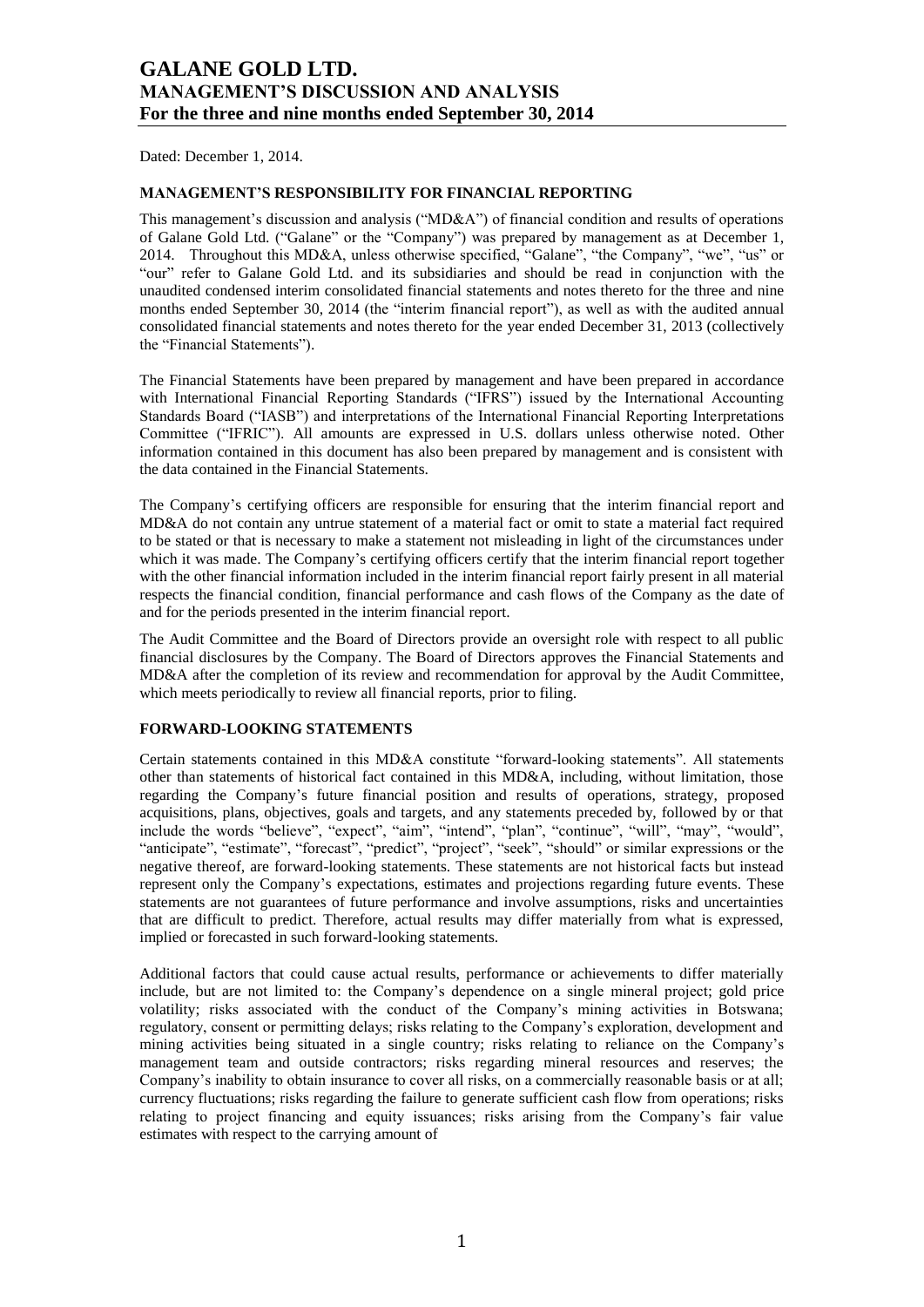## **FORWARD-LOOKING STATEMENTS (continued…)**

mineral interests; mining tax regimes; risks arising from holding derivative instruments; the Company's need to replace reserves depleted by production; risks and unknowns inherent in all mining projects, including the inaccuracy of reserves and resources, metallurgical recoveries and capital and operating costs of such projects; contests over title to properties, particularly title to undeveloped properties; laws and regulations governing the environment, health and safety; operating or technical difficulties in connection with mining or development activities; lack of infrastructure; employee relations, labour unrest or unavailability; health risks in Africa; the Company's interactions with surrounding communities and artisanal miners; the Company's ability to successfully integrate acquired assets; the speculative nature of exploration and development, including the risks of diminishing quantities or grades of reserves; development of the Company's exploration properties into commercially viable mines; stock market volatility; conflicts of interest among certain directors and officers; lack of liquidity for shareholders of the Company; risks related to the market perception of junior gold companies; and litigation risk. See "Risks and Uncertainties" below. Management provides forward-looking statements because it believes they provide useful information to readers when considering their investment objectives and cautions readers that the information may not be appropriate for other purposes. Consequently, all of the forward-looking statements made in this MD&A are qualified by these cautionary statements and other cautionary statements or factors contained herein, and there can be no assurance that the actual results or developments will be realized or, even if substantially realized, that they will have the expected consequences to, or effects on, the Company. These forward-looking statements are made as of the date of this MD&A and the Company assumes no obligation to update or revise them to reflect subsequent information, events or circumstances or otherwise, except as required by law.

The forward-looking statements in this MD&A are based on numerous assumptions regarding the Company's present and future business strategies and the environment in which the Company will operate in the future, including assumptions regarding gold prices, business and operating strategies, and the Company's ability to operate on a profitable basis.

### **CORPORATE OVERVIEW**

The Company's principal business activities are the exploration for, development of, and operation of gold mining properties. The Company operates through its wholly-owned subsidiary, Galane Gold Mines Ltd., which in turn operates a producing mine, and has the rights to certain mineral exploration tenements (the producing mine and mineral exploration tenements collectively, the "Mupane Property") located in the Republic of Botswana ("Botswana") through subsidiaries located in Botswana. The common shares in the capital of the Company (the "Common Shares") have been listed for trading on the TSX Venture Exchange under the symbol "GG" since September 6, 2011.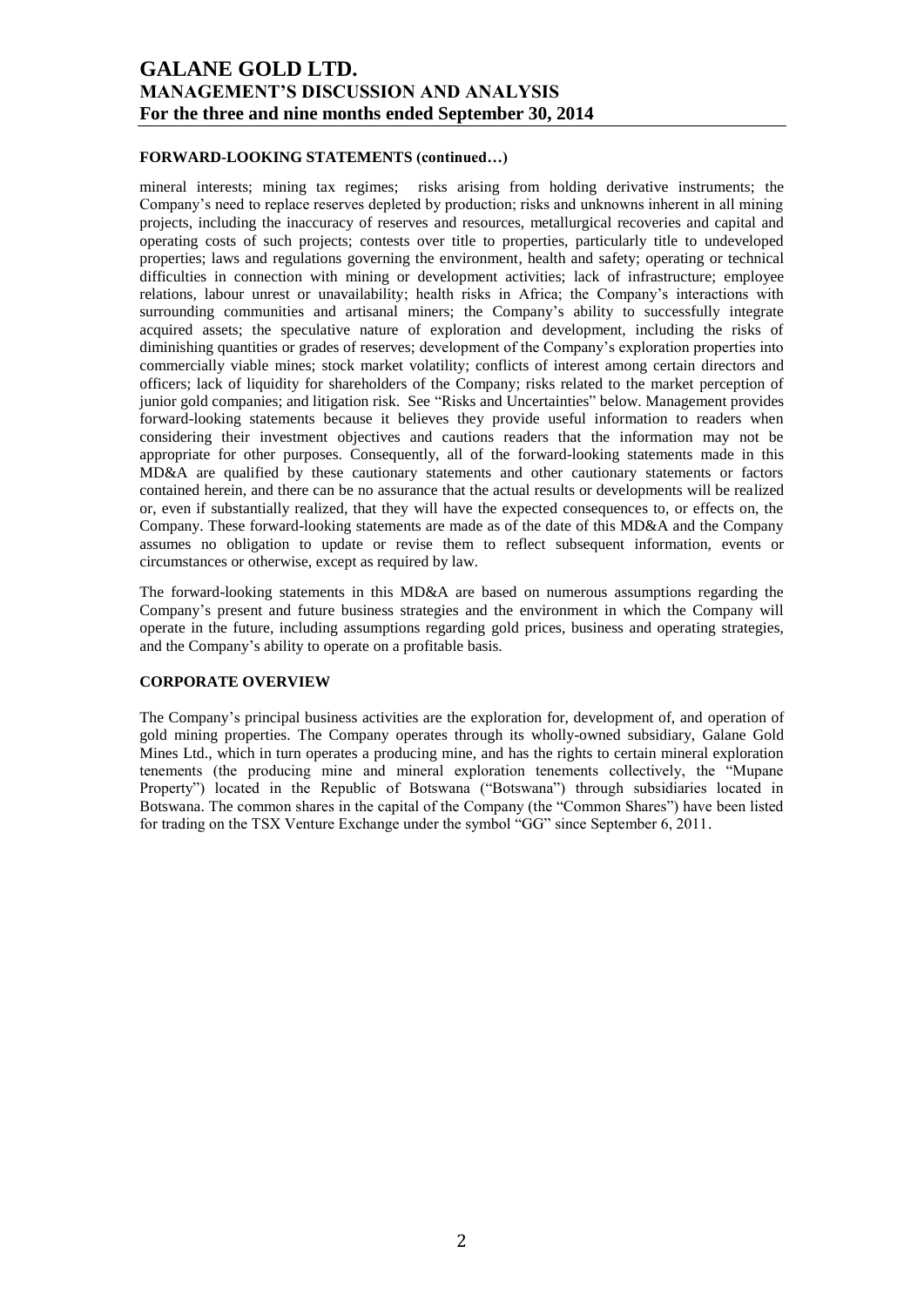## **OUTLOOK**

The Company continues to carry out its improvement and exploration plan in Botswana, with a focus on the optimisation of the mining operations and the expansion of the resource base.

The Company has completed its new five year plan which will form the guide for our short term goals and long term strategy. The Company intends to utilize the following resources during the remainder of 2014 and the whole of 2015:

- Tau Underground the Company has previously disclosed its intention to exploit the reported measured and indicated resource of 128.6 thousand ounces of gold for Tau through underground mining. Development will continue to ensure we meet our target to commence stoping in Q3 2015. Development will in some instances be through ore and it is expected that Tau will provide ore to the plant between now and the commencement of stoping. While developing underground we intend to commence exploration to attempt to confirm the extension of the Tau ore body at depth.
- Golden Eagle due to the continued weakness of gold price the Company has decided to redesign the pit shell based on a \$1,000 gold price. Mining on the current \$1,400 pit shell will be stopped in Q4 2014 when we reach 935 meter mining level. At this point we will stop mining for approximately three months while we carry out extensive grade control drilling to further confirm the ore body and the new pit design. It is envisaged we will commence mining again towards the end of Q1 2015 and that the mine will provide ore to the end of Q3 2015. We will also commence a study on the economics of continuing to mine at Golden Eagle as an underground operation.
- Low Grade Stockpiles the Company has commenced screening the 702,259 tonnes of low grade stockpile at an average grade of 0.97  $g/t$ , which is located at the run-of-mine pad at the processing plant. We are screening the ore using a 40mm screen deck which increases 38% of the stockpile grade by 65%. The screening process is expected to produce an additional 266,858 tonnes of ore at an average grade of 1.60 g/t to feed the processing plant during Q4 2014 and 2015. The Company is also reviewing a further 1.4 million tonnes of low grade stockpiles which it hopes to use to supplement feed during 2015 and in future years.
- Tekwane in 2013 the Company announced an indicated resource of 12,735 ounces and 11,443 ounces of inferred resource at Tekwane. The gold mineralisation is in a flat-lying quartz rubble bed within the soil profile, close to surface. We have completed work on the mining and processing methodology which will be strip mining and gravity separation respectively. The mining licence application has been submitted to the Department of Mines and we hope to receive approval to commence mining in Q2 2015. The Company plans to selectively mine the high grade areas in Q3 and Q4 2015.
- Tholo Pit mining of the original pit plan has been completed. We have identified an opportunity to reclaim ore left behind in the access roads on the side wall of the pit and this will be mined during Q1 2015. Exploration will be carried out in 2015 to confirm if the Tholo ore body continues at depth.
- Tawana Pit as part of the venting required for Tau Underground we have designed an exit through the existing Tawana Pit. The pit cut back and underground development drive to achieve the ventilation design parameters has exposed and provided additional oxide ore which will be mined during Q4 2014.

This mine plan is subject to change according to the prevailing gold price whereby the Company will adopt the appropriate plan for that prevailing gold price environment.

The Company's processing plant continues to focus on on-going stabilisation and optimisation of the processing operations. The projects identified for 2014, including the screening plant, liquid cyanide, pre-oxidization circuit and commencement of re-automating plant controls have been completed. The major project for 2015 is implementing a gravity concentrating circuit into the plant to concentrate free gold before leaching is initiated. This is in response to positive results received on the recovery of free gold from our existing ore resources and to process Tekwane ore. Work will also continue to reautomate plant controls to improve recovery and process efficiencies.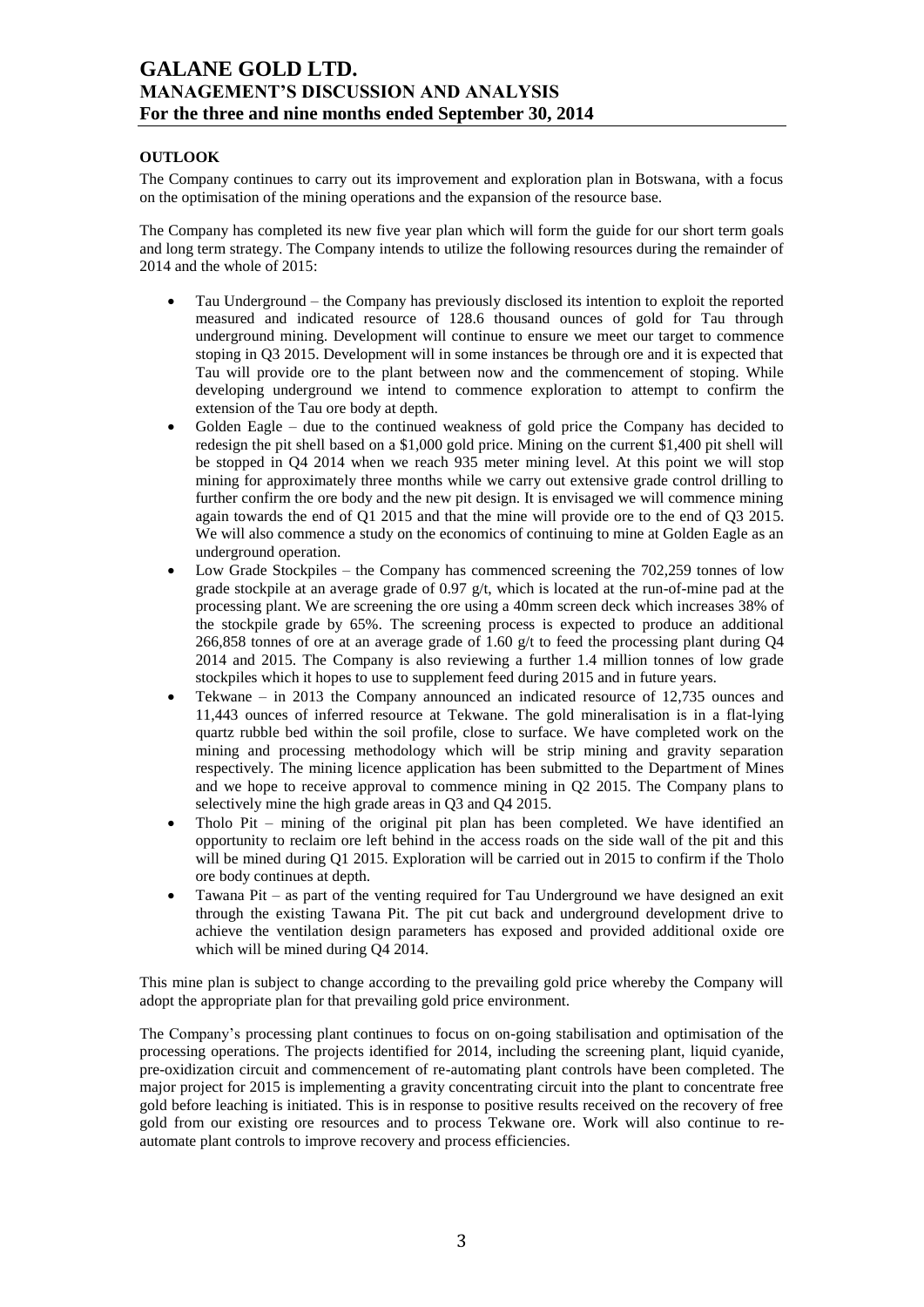## **DISCUSSION OF OPERATIONS**

### *For the three and nine months ended September 30, 2014*

The following is an analysis of the Company's operating results for the three months ended September 30, 2014 ("Q3 2014") and nine months ended September 30, 2014 ("YTD 2014"). For mining operations, processing and financial information, comparisons with the three and nine months ended September 30, 2013 ("Q3 2013" and "YTD 2013" respectively) have been provided.

### *Operating activity:*

Commentary regarding the Company's operating activity during Q3 2014 and YTD 2014 follows:

### *Mining*

| The following there sets forth certain key huming statistics for the mapane I roperty. |             |                | 2014           |         | <b>YTD 2014</b> |           | 2013           |           | <b>YTD 2013</b> |
|----------------------------------------------------------------------------------------|-------------|----------------|----------------|---------|-----------------|-----------|----------------|-----------|-----------------|
|                                                                                        |             | Q <sub>3</sub> | Q <sub>2</sub> | Q1      |                 | Q3        | Q <sub>2</sub> | Q1        |                 |
| Mupane(Tholo &                                                                         | Ore (t)     | 104,597        | 117,959        | 102,071 | 324,627         | 171,643   | 137,451        | 84,435    | 393,529         |
| Tawana)                                                                                | Grade (g/t) | 1.68           | 1.92           | 2.19    | 1.93            | 2.08      | 2.11           | 2.30      | 2.14            |
|                                                                                        | Waste (t)   | 488,305        | 436,016        | 816,759 | 1,741,080       | 1,300,705 | 1,354,077      | 1,717,427 | 4,372,209       |
| Mupane (Tau)                                                                           | Ore $(t)$   | 2,647          | 3,384          |         | 6,031           |           |                |           |                 |
|                                                                                        | Grade (g/t) | 3.27           | 2.85           |         | 3.03            |           |                |           |                 |
|                                                                                        | Waste (t)   | 25,627         | 6,886          |         | 32,513          |           |                |           |                 |
| Golden Eagle                                                                           | Ore $(t)$   | 64,860         | 15,100         | 1,106   | 81,066          | 5,483     | 85,959         | 47,267    | 138,709         |
|                                                                                        | Grade (g/t) | 1.64           | 1.66           | 1.58    | 1.64            | 1.50      | 1.41           | 1.58      | 1.47            |
|                                                                                        | Waste (t)   | 649,249        | 525,005        | 369,729 | 1,543,983       | 6,856     | 847,311        | 902,695   | 1,756,862       |
| Shashe Pencils                                                                         | Ore (t)     |                | 671            | 993     | 1,664           |           |                |           |                 |
|                                                                                        | Grade (g/t) |                | 2.92           | 4.04    | 3.59            |           |                |           |                 |
|                                                                                        | Waste (t)   |                | 9,019          | 5,187   | 14,206          |           |                |           |                 |
| <b>Tailing Dump Material</b>                                                           | Ore $(t)$   | 30,201         | 12,709         | 17,270  | 60,180          | 22,320    |                |           | 22,320          |
|                                                                                        | Grade (g/t) | 1.25           | 0.70           | 1.50    | 1.21            | 1.40      |                |           | 1.40            |
|                                                                                        | Waste (t)   |                |                |         |                 |           |                |           |                 |

The following table sets forth certain key mining statistics for the Mupane Property:

The Company has operated four mining operations at the Mupane Property during 2014. They are:

- Tholo in Q3 2014, the volume of ore mined at Tholo was 104,597 tonnes at 1.68 grams per tonne (Q3 2013 – 171,643 tonnes at 2.08 g/t) and the stripping ratio was 4.67 (Q3 2013 – 7.57). This is in line with expectations and the Company's previous disclosure regarding the accelerated stripping completed in Q2 2013. The stripping ratio was expected to decrease to the end of the Tholo pit mine plan. For YTD 2014, 324,627 tonnes of ore were mined at 1.93 g/t with a stripping ratio of 5.36, compared to 393,529 tonnes of ore at 2.14 g/t and a stripping ratio of 11.11 for YTD 2013.
- Golden Eagle during Q2 2013 the Company adopted a new mine plan reflective of a significantly reduced gold price and as a result mining at Golden Eagle was stopped consistent with the then previously disclosed business risk mitigation plan. Upon completion of its five year plan the Company recommenced mining in Q4 2013 on a reduced pit size to reflect the then prevailing gold price. The volume of ore mined in Q3 2014 was 64,860 tonnes at 1.64 g/t (Q3 2013 – 5,483 tonnes at 1.50 g/t) and the stripping ratio decreased to 10.01 (Q3 2013 – 1.25). For YTD 2014, 81,066 tonnes of ore were mined at 1.64 g/t, compared to 138,709 tonnes of ore at 1.47 g/t for YTD 2013. During YTD 2014 we continued to pre-strip at Golden Eagle hence the high stripping ratio.
- Tau Underground first ore was mined in May 2014 and during Q3 2014 we mined 2,647 tonnes of ore at 3.27 g/t.
- Tailing Dump Material during Q3 2014 the Company hauled 30,201 tonnes, at an average grade of 1.25 g/t, of tailings material on its mining licenses to the processing plant ( $Q3 2013 -$ 22,320 tonnes at 1.40 g/t).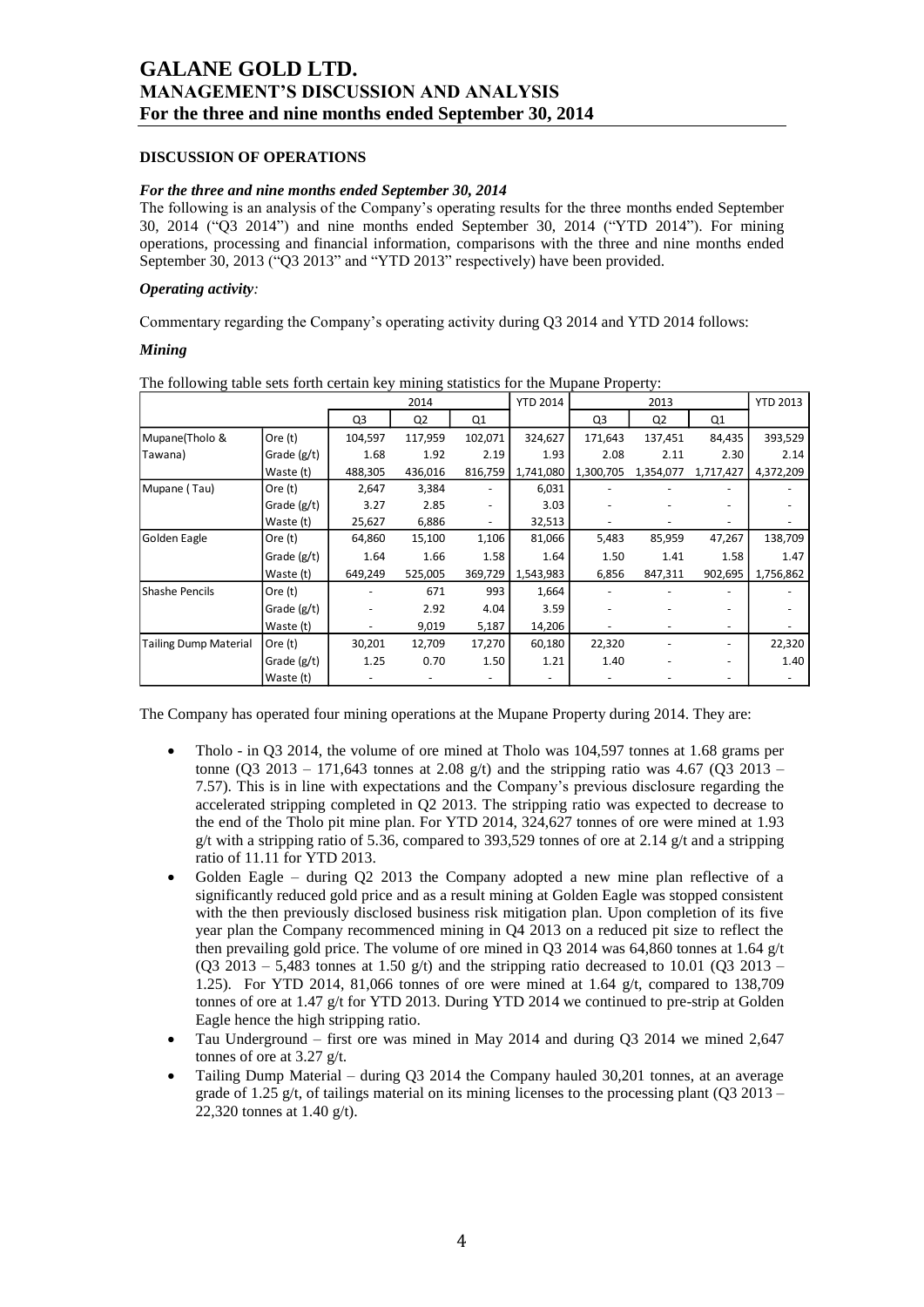## **DISCUSSION OF OPERATIONS (continued…)**

## *Processing*

The following table sets forth certain key processing statistics at the Mupane Property:

|                       |       |        |       | Q3 2014   Q2 2014   Q1 2014   YTD 2014   Q3 2013   Q2 2013   Q1 2013 |       |       |       | <b>YTD</b> |
|-----------------------|-------|--------|-------|----------------------------------------------------------------------|-------|-------|-------|------------|
|                       |       |        |       |                                                                      |       |       |       | 2013       |
| Ore milled (000 t)    | 200   | 181    | 188   | 569                                                                  | 219   | 229   | 213   | 661        |
| Head grade $(g/t)$    | 1.68  | 1.58   | 1.96  | 1.74                                                                 | 1.68  | 1.65  | 1.36  | 1.57       |
| Recovery (%)          | 76.0% | 73.7%l | 78.8% | 77.7%                                                                | 84.0% | 78.0% | 79.7% | 80.7%      |
| Gold production (oz.) | 8.206 | 7.195  | 9.346 | 24.747                                                               | 9.941 | 9.530 | 7.430 | 26.901     |

Processing and gold production in Q3 2014 was detrimentally effected by the failure of the SAG mill motor which occurred in May 2014 and was resolved at the end of August 2014. The faulty motor was replaced with an emergency spare that has 60% of the capacity of the replaced motor. As a result mill production from the end of May was at approximately 70% of planned levels. Production was effected in September to a lesser extent by the failure of the trunion end on the ball mill in September which meant it had to be stopped. The Company is currently planning to have the ball mill fully operational again by the end of November.

Gold production in Q3 2014 was 8,206 ounces compared to 9,941 ounces in Q3 2013. The head grade in Q3 2014 of 1.68 g/t was the same as the head grade in Q3 2013. The reduction in ounces was due to the fact that in Q3 2014 the amount of ore that could be milled was reduced due to the reduced capacity of the mill and the reduction in recovery from 84% to 76%. The tailings material milled in Q3 2013 was oxide in nature with a resultant high recovery rate and this resulted in an increase in the overall recovery rate compared to Q3 2014.

Gold production in YTD 2014 was 24,747 ounces compared to 26,901 ounces YTD 2013. The head grade YTD 2014 of 1.74 g/t was higher than the head grade YTD 2013 of 1.57 g/t and the recovery similar in both periods. This was offset by the reduction in milling capacity, because of the SAG mill motor failure, with 569,235 tonnes mill YTD 2014 compared to 661,250 tonnes YTD 2013.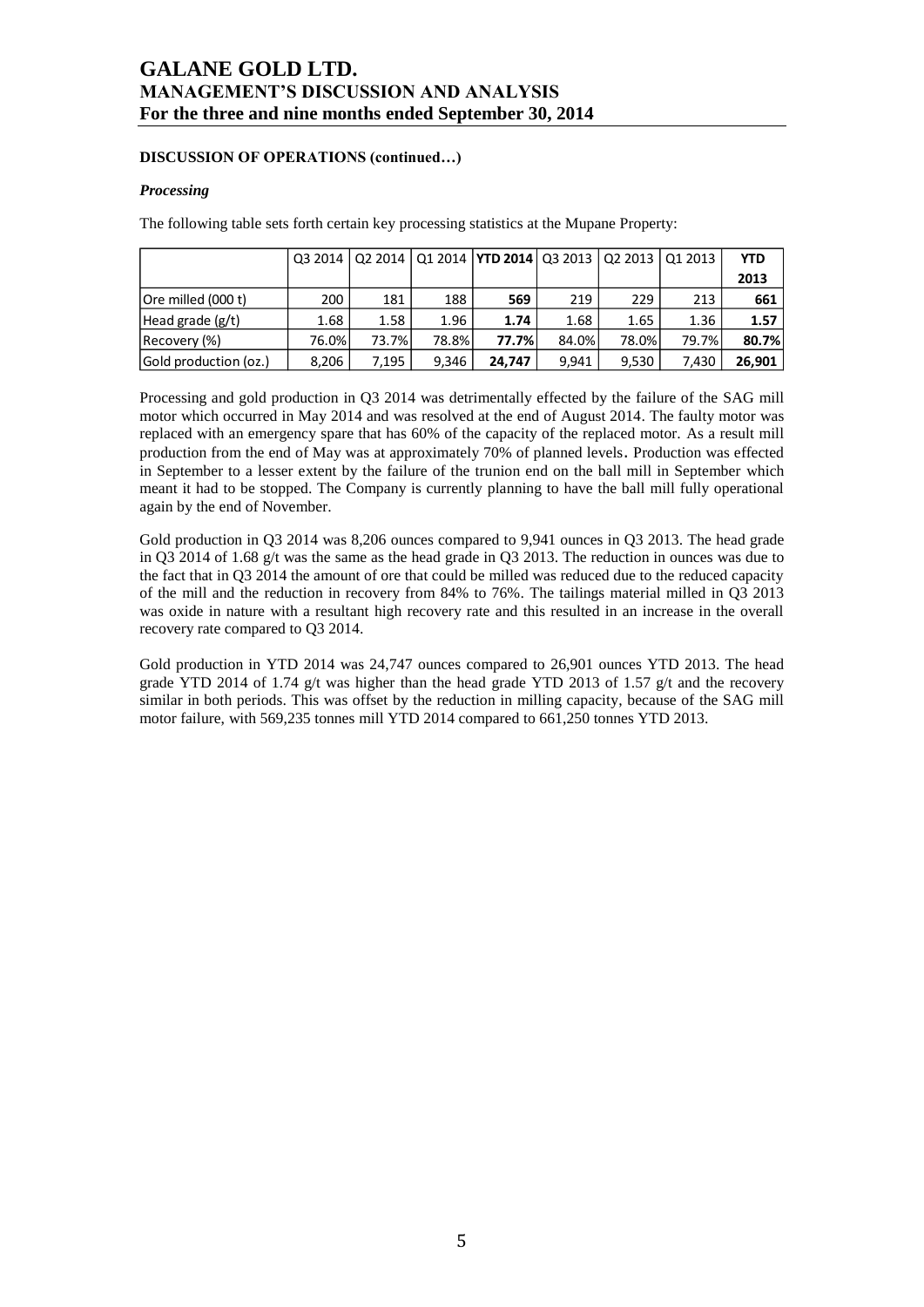### **DISCUSSION OF OPERATIONS (continued…)**

#### *Revenue and earnings from mining operations*

The table below outlines the revenue and earnings from mining operations on a total dollar basis, and on a per ounce of gold sold basis:

|                                                                                    | O3 2014                        | Q2 2014                        | O1 2014              |      | <b>YTD</b><br>2014 | O <sub>4</sub> 2013 |
|------------------------------------------------------------------------------------|--------------------------------|--------------------------------|----------------------|------|--------------------|---------------------|
| Revenue (000)                                                                      | \$<br>9,461                    | \$<br>10,773                   | \$<br>12,437         | \$   | 32,671             | \$<br>13,761        |
| Gold sold (oz.)                                                                    | 7,479                          | 8,308                          | 9,596                |      | 25,383             | 10,789              |
| Earnings (Loss) from<br>operations<br>mining<br>(000)                              | \$<br>977                      | \$<br>224                      | \$<br>2,578          | $\$$ | 3,779              | \$<br>4,694         |
| Earnings from mining<br>operations (\$/oz.) <sup>(1)</sup>                         | \$<br>131                      | \$<br>27                       | \$<br>269            | \$   | 149                | \$<br>435           |
| Operating<br>cash<br>cost<br>royalties<br>excluding<br>$(\frac{\csc(1)}{2})^{(1)}$ | \$<br>886                      | \$<br>1,201                    | \$<br>764            | \$   | 931                | \$<br>786           |
|                                                                                    | O3 2013                        | Q2 2013                        | Q1 2013              |      | <b>YTD</b>         | O <sub>4</sub> 2012 |
|                                                                                    |                                |                                |                      |      | 2013               |                     |
| Revenue (000)                                                                      | \$<br>13,848                   | \$<br>14,044                   | \$<br>12,167         | \$   | 40,059             | \$<br>14,208        |
| Gold sold (oz.)                                                                    | 10,310                         | 10,405                         | 7,466                |      | 28,181             | 8,362               |
| (Loss) Earnings from<br>mining operations (000)                                    | \$<br>(1,096)                  | \$<br>(23,767)                 | \$<br>(4, 113)       | \$   | (28,976)           | \$<br>(2,033)       |
| Earnings from mining<br>operations $(\frac{5}{oz})^{(1)}$                          | \$<br>$\overline{\phantom{a}}$ | \$<br>$\overline{\phantom{a}}$ | \$<br>$\overline{a}$ | \$   |                    | \$                  |
| Operating cash cost<br>excluding royalties<br>$(\frac{\csc(1)}{2})^{(1)}$          | \$<br>1,180                    | \$<br>1,449                    | \$<br>1,643          | \$   | 1,403              | \$<br>1,541         |

**Note:**

(1) Earnings from mining operations per ounce and operating cash cost excluding royalties per ounce are non-GAAP measures.

In the three months ended September 30, 2014, the Company generated \$9.5 million in revenue from the sale of 7,479 ounces of gold plus incidental silver at an average combined price of \$1,265 per ounce and a profit from mining operations of \$1.0 million. This compares to \$13.8 million in revenue from the sale of 10,310 ounces of gold plus incidental silver at an average combined price of \$1,343 per ounce and a loss from mining operations of \$(1.1) million in Q3 2013.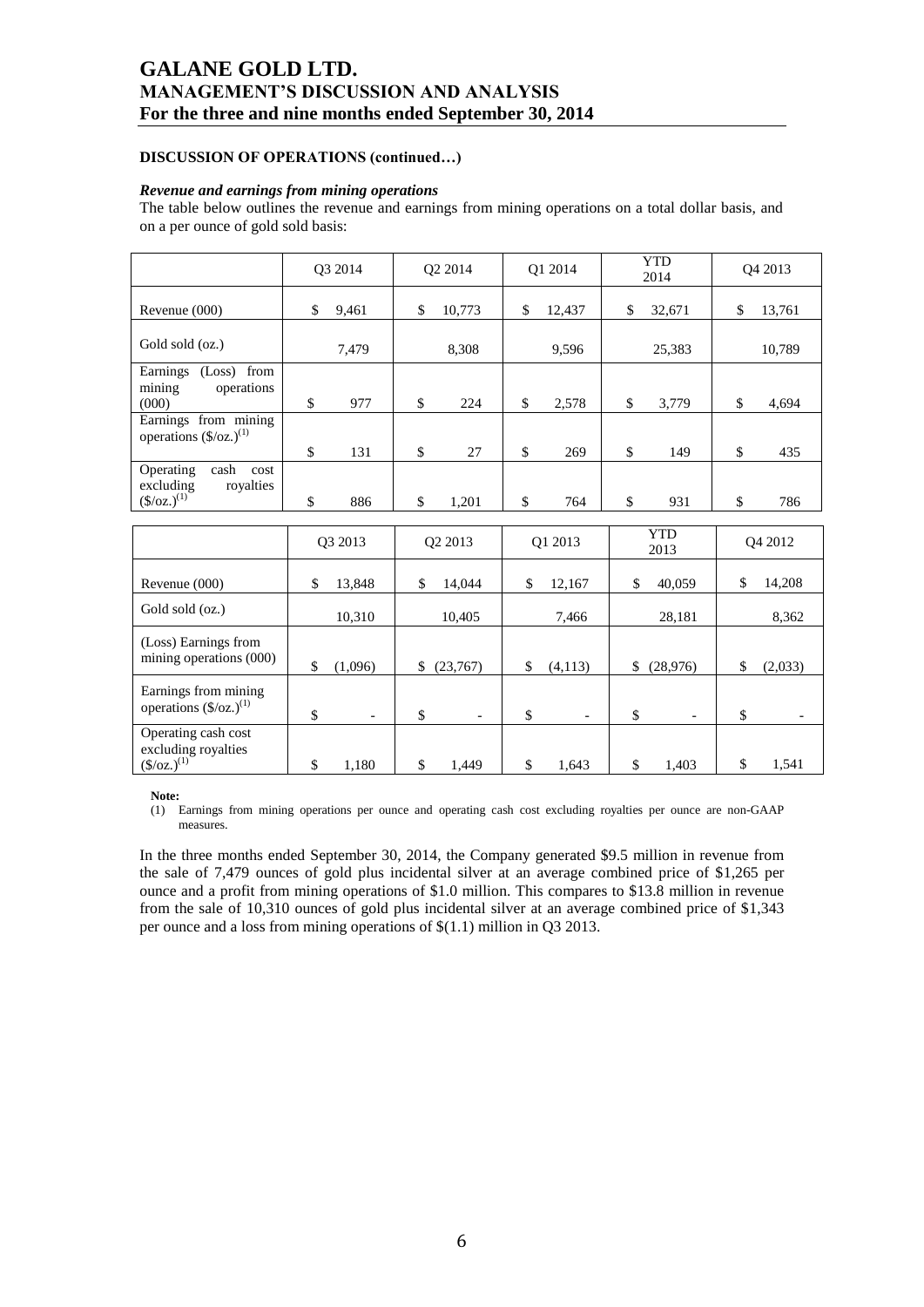### **DISCUSSION OF OPERATIONS (continued…)**

The reason for the change in earnings from mining operations from Q3 2013 to Q3 2014 is a result of several factors:

- Gold sales for Q3 2014 were 2,831 ounces less than in Q3 2013. This was coupled with a reduction in the average gold price achieved between the two quarters of \$78 per ounce. As a result revenue was \$4.3 million less in Q3 2014. The decrease in ounces sold is due to a reduction in the tonnes milled of 18,861 tonnes. The decrease in tonnes milled was a result of the mill motor failure which meant we had to reduce the milling rate to accommodate the less powerful motor.
- $\bullet$  Mining costs in Q3 2014 were \$2.3 million compared to \$6.1 million in Q3 2013. The variance is mainly due to the decrease in volume mined at Tholo which has a higher mining rate by over 60%.
- Processing costs decreased to \$3.4 million in Q3 2014 from \$6.4 million in Q3 2013. The actual tonnes milled decreased from 218,903 tonnes in Q3 2013 to 200,042 tonnes in Q3 2014. Coupled with this has been savings achieved from a reduction in consumable costs and more efficient use of consumables.
- General and administration costs in Q3 2014 were \$1.0 million compared to \$1.2 million in Q3 2013. A review of administration staffing resources was carried out in Q2 2014 and costs are expected to be lower going forward.
- Depreciation and amortization of \$1.8 million were also recognized in Q3 2014 compared to \$1.3 million in Q3 2013 with the increase due to the increase in processing of Golden Eagle and Tholo ore which incurred capitalized stripping costs.

As a result of the above factors the operating cash cost per ounce (excluding royalties) in Q3 2014 was \$886 compared to \$1,180 per ounce in Q3 2013.

In the nine months ended September 30, 2014, the Company generated \$32.7 million in revenue from the sale of 25,383 ounces of gold plus incidental silver at an average combined price of \$1,287 per ounce and a profit from mining operations of \$3.8 million. This compares to \$40.1 million in revenue from the sale of 28,181 ounces of gold plus incidental silver at an average combined price of \$1,421 per ounce and earnings from mining operations of \$(29.0) million YTD 2013.

The reason for the change in earnings from mining operations from YTD 2013 to YTD 2014 is a result of several factors:

- Gold sales for YTD 2014 were 2,798 ounces less than in YTD 2013. This was coupled with a reduction in the average gold price achieved between the two periods of \$134 per ounce. As a result revenue was \$7.4 million less YTD 2014.
- Mining costs YTD 2014 were \$8.2 million compared to \$18.7 million YTD 2013. The variance is mainly due to the decrease in volume mined by 50% in the two periods.
- Processing costs decreased to \$13.1 million YTD 2014 from YTD 2013 \$19.6 million. The actual tonnes milled decreased from 661,250 tonnes YTD 2013 to 569,235 tonnes YTD 2014.
- General and administration costs YTD 2014 were \$3.6 million compared to \$4.2 million YTD 2013.
- Depreciation and amortization of \$4.0 million were also recognized YTD 2014 compared to \$8.8 million YTD 2013 with the decrease consistent with the reduced carrying value of the assets in Q3 2013 after the impairment carried out in Q2 2013.
- Impairment of \$17.8 million in YTD 2013. For additional information, see "Impairment" below.

As a result of the above factors the operating cash cost per ounce (excluding royalties) YTD 2014 was \$931 compared to \$1,403 per ounce YTD 2013.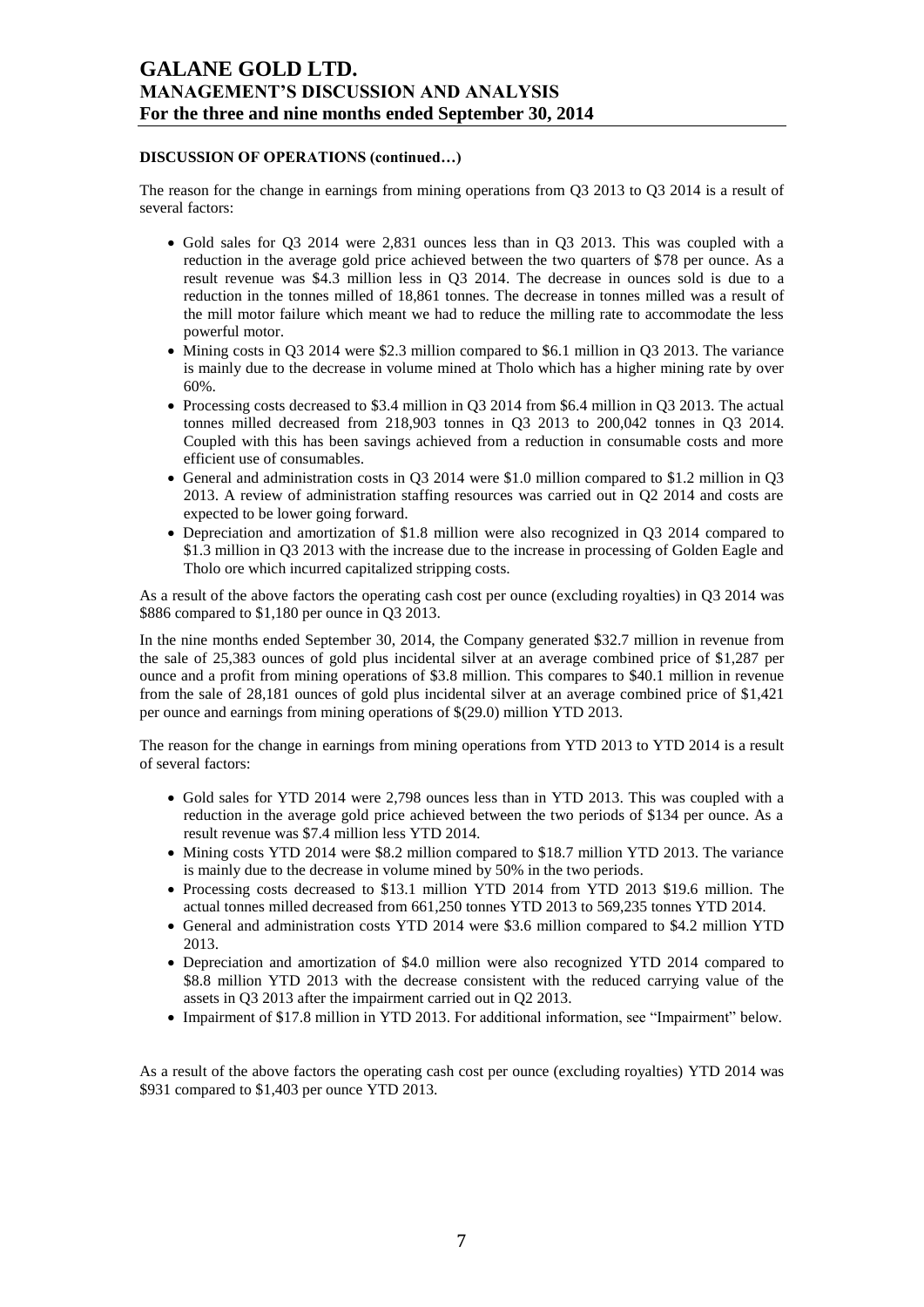## **DISCUSSION OF OPERATIONS (continued…)**

### *Impairment*

|                                 | <b>Three months</b><br>ended<br><b>September</b><br>30,<br>2014 | Nine months<br>ended<br>September 30,<br>2014 | <b>Three</b><br>months<br>ended<br><b>September</b><br>30, 2013 | Nine months<br>ended<br><b>September</b><br>30, 2013 |
|---------------------------------|-----------------------------------------------------------------|-----------------------------------------------|-----------------------------------------------------------------|------------------------------------------------------|
| Mining and Exploration Property | \$<br>-                                                         | -                                             | ۰                                                               | \$16,867,329                                         |
| Inventory                       | -                                                               |                                               |                                                                 | 955,264                                              |
|                                 | $\overline{\phantom{a}}$                                        |                                               |                                                                 | \$17,822,593                                         |

As at June 30, 2013, the carrying value of the net assets of the Company exceeded its market capitalization, which is an indicator of potential impairment of the carrying value of its net assets. In addition, prior to the close of the quarter ended June 30, 2013, the gold price declined significantly and has subsequently remained at these lower levels. As a result the Company assessed the recoverable amount of its cash-generating unit ("CGU"), Mupane Gold Mining (Pty) Limited.

#### **Key assumptions**

The key assumptions used in determining the recoverable amount (fair value less costs to sell) for its CGU are commodity prices, discount rates, cash costs of production, capital expenditures, foreign exchange rates, and the value of in-situ ounces. The fair value of mining and exploration properties is determined primarily using an income approach based on unobservable inputs, and as a result, is classified within Level 3 of the fair value hierarchy.

The Company's estimates of future metal prices are determined based on current prices, forward prices and forecasts of future prices prepared by industry analysts. For the June 30, 2013 impairment analysis, the Company estimated a gold price of \$1,400 per ounce.

The Company's estimates of future cash costs of production and capital expenditures are based on the life of mine plan. Costs incurred in currencies other than the U.S. dollar are translated to US dollar equivalents based on long-term forecasts of foreign exchange rates, on a currency by currency basis, obtained from independent sources of economic data.

The discount rate applied to present value the net future cash flows is based on a real weighted average cost of capital. For the June 30, 2013 impairment analysis, a discount rate of 6.25% was used.

The Company valued the potential of in-situ ounces declared in its latest mineral resource statement but not included in the life of mine plan. They were valued based on a review of the current market value of in-situ ounces recognized by the industry.

As at September 30, 2014 there were no indicators that suggested a review of the recoverable amount of the mining and exploration properties was required.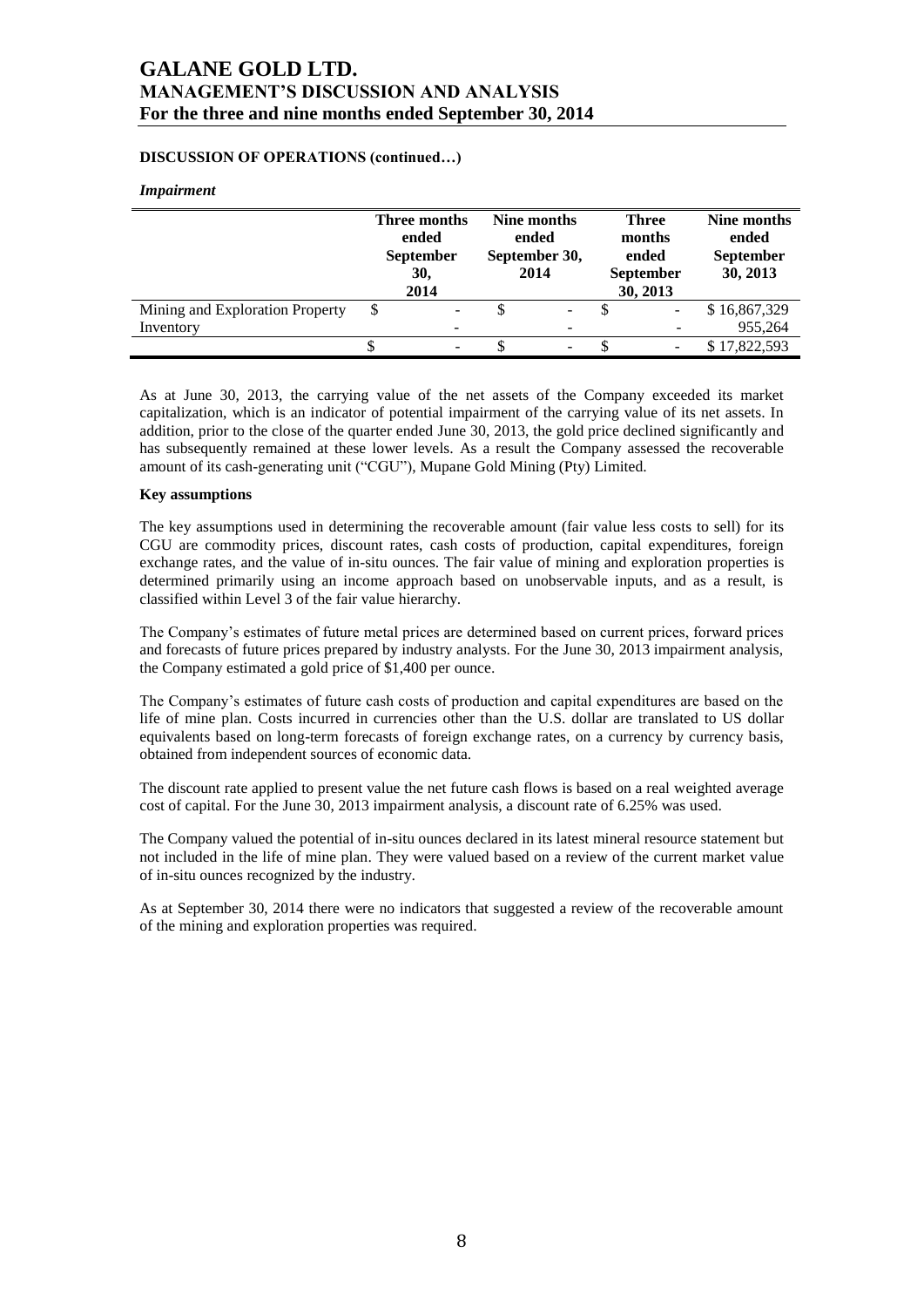# **DISCUSSION OF OPERATIONS (continued…)**

## *Non-Cash Costs:*

## *Earnings*

The earnings comprised of:

|                                |    | Q3 2014    |     | <b>YTD 2014</b> | Q3 2013       | <b>YTD 2013</b> |
|--------------------------------|----|------------|-----|-----------------|---------------|-----------------|
| Income from mining operations  | \$ | 977,156    |     | \$3,778,632     | \$(1,096,421) | \$(28,976,120)  |
| <b>Exploration costs</b>       |    | (20, 542)  |     | (85,363)        | (42, 834)     | (125, 256)      |
| Corporate general and          |    |            |     |                 |               |                 |
| administrative costs           |    | (517, 754) |     | (1,472,519)     | (507, 126)    | (1,576,763)     |
| Stock-based compensation       |    | (121, 398) |     | (241,082)       | (31,001)      | (113,064)       |
| Foreign exchange (loss) gain   |    | 206,040    |     | 210,742         | 6.576         | 625,171         |
| Interest on long term debt     |    | (44, 128)  |     | (116, 861)      | (38, 285)     | (127, 412)      |
| Other (expenses) income        |    | (608, 869) |     | (617,761)       | (8,063)       | (518, 879)      |
| Other financing income (costs) |    | (82,606)   |     | (241,776)       | (158, 315)    | 476,152         |
|                                |    |            |     |                 |               |                 |
|                                | S  | (212, 101) | \$. | 1,214,012       | \$(1,875,469) | \$(30,336,171)  |

In Q1 2013 all outstanding warrants expired unexercised and the Company recorded financing income of \$1.0 million on their expiration. Included in YTD 2014 "other expenses" is a cost of \$0.2 million for staff retrenchment costs in relation to the reorganization of administration staff. YTD 2013 included \$0.5 million for staff retrenchment costs in relation to the closure of the Company's in house mining operations which were outsourced. Also included in Q3 2014 "other expenses" is a loss on disposal of \$0.4 million which relates to the disposal of redundant mining equipment no longer utilized by the Company (Q3 2013 - \$nil).

Corporate general and administration costs totaled \$0.5 million for Q3 2014 (Q3 2013 - \$0.5 million), and includes the following:

|                          | O <sub>3</sub> 2014 | <b>YTD 2014</b> | Q3 2013 | <b>YTD 2013</b> |
|--------------------------|---------------------|-----------------|---------|-----------------|
| <b>Professional Fees</b> | 152.791             | 391,046         | 192,097 | 447.599         |
| Management fees to       |                     |                 |         |                 |
| officers                 | 227,345             | 709,835         | 204,535 | 746,477         |
| Investor relations       | 42,120              | 59,321          | 3,015   | 71,230          |
| Corporate general and    |                     |                 |         |                 |
| administration           | 95.498              | 312,317         | 107,479 | 311,457         |
|                          | 517,754<br>S.       | \$1,472,519     | 507,126 | \$1,576,763     |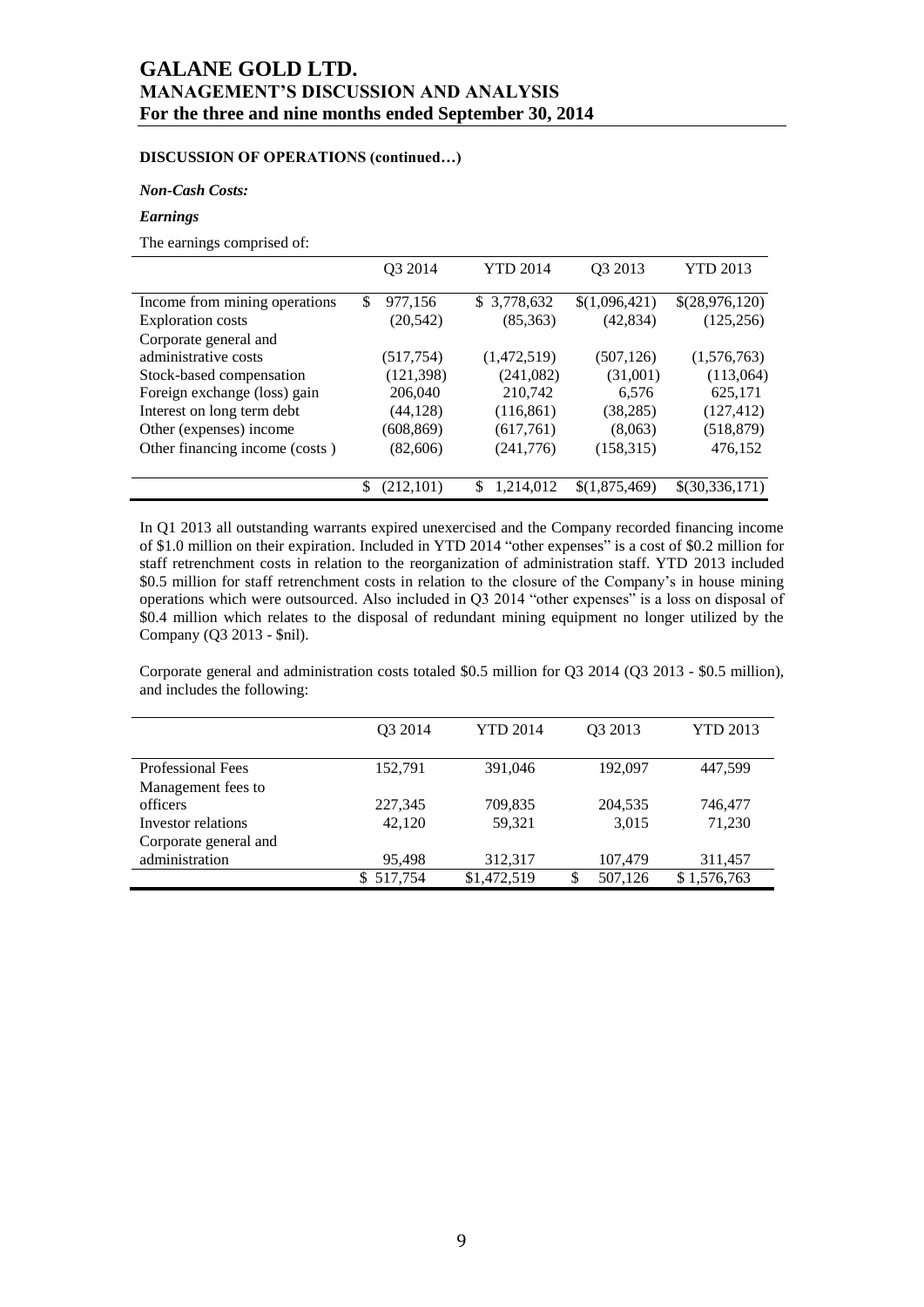## **SUMMARY OF FINANCIAL POSITION**

Selected Consolidated Statement of Financial Position Data:

|                                  | September<br>30, 2014<br>S | June 30,<br>2014<br>\$ | March 31,<br>2014<br>\$ | December<br>31, 2013<br>S | September<br>30, 2013<br>S | June $30$ ,<br>2013<br>S |
|----------------------------------|----------------------------|------------------------|-------------------------|---------------------------|----------------------------|--------------------------|
| Total current<br>assets          | 17,803,595                 | 16,329,277             | 17,211,476              | 17,414,539                | 13,164,032                 | 14,484,706               |
| Total current<br>liabilities     | 9,398,810                  | 8,931,132              | 7,768,542               | 10,089,864                | 7,483,353                  | 6,322,962                |
| Working capital                  | 8,404,785                  | 7,398,145              | 9,442,934               | 7,324,675                 | 5,680,679                  | 8,761,742                |
| Mining assets                    | 28,723,466                 | 27,128,311             | 25,115,168              | 23,815,440                | 24,856,263                 | 25,410,700               |
| Non-current<br>liabilities       | 9,082,789                  | 6,390,290              | 5,819,343               | 4,549,746                 | 7,569,232                  | 8,721,329                |
| Total<br>shareholders'<br>equity | 28,045,462                 | 28,136,166             | 28,738,759              | 26,590,368                | 22,967,712                 | 24,841,115               |

In Q3 2014, the Company increased working capital by \$1.0 million from Q2 2014. This was mainly due to:

- an increase in current assets by \$1.5 million to reflect the increase in cash at bank of \$0.8 million and an increase in gold in process of \$0.4 million; and
- an increase in current portion of interest bearing loans of \$0.2 million.

Mining assets increased by \$1.1 million with expenditure incurred of \$1.4 million on pre-stripping at Golden Eagle and Tawana, \$0.1 million on exploration and \$1.7 million on work in progress, which includes the infrastructure for Tau underground. This was offset by depreciation of \$1.8 million in the quarter. In addition ore stockpiles increased by \$0.4 million as a result of stockpiling low grade Golden Eagle ore.

Non-current liabilities increased by \$2.7 million. The Company entered into a new loan facility and gold prepayment agreement with Samsung C&T UK Ltd dated as of August 22, 2014 for \$5.0 million. The facility is repayable in 17 installments commencing February 2015. A portion of the funds received were used to pay the outstanding IAMGold facility of \$2.5 million.

Total shareholders' equity decreased by \$0.1 million.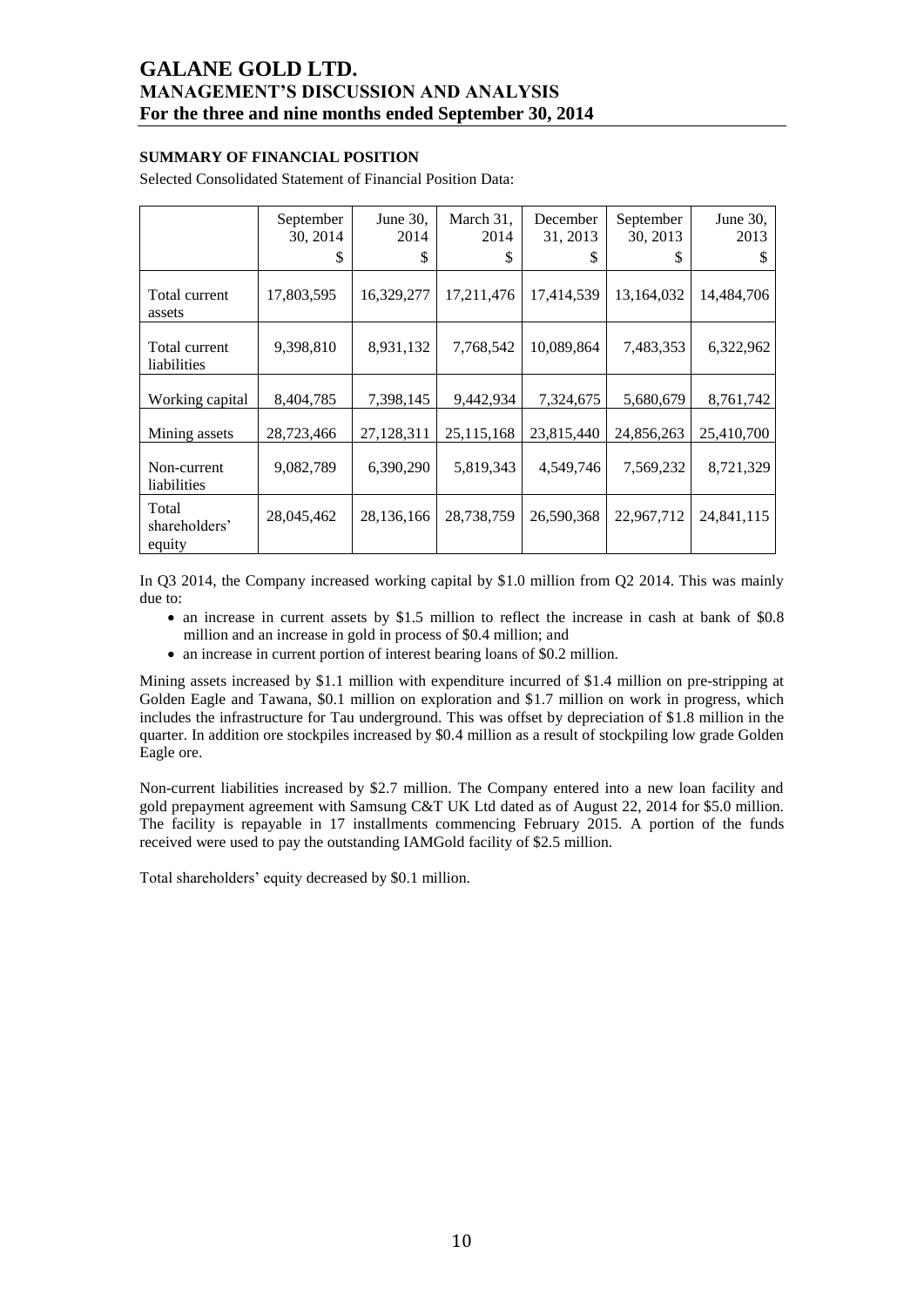# **SUMMARY OF QUARTERLY RESULTS**

The following table summarizes the Company's selected quarterly information for each of the eight most recently completed quarters:

|                                                           |               |                | Three months ended |              |
|-----------------------------------------------------------|---------------|----------------|--------------------|--------------|
|                                                           | September 30, | June $30$ .    | March 31,          | December 31, |
|                                                           | 2014          | 2014           | 2014               | 2013         |
|                                                           | \$            | \$             | \$                 | \$           |
| Revenue                                                   | 9,460,910     | 10,773,110     | 12,437,196         | 13,760,859   |
| Mining costs<br>- Cash                                    | (6,724,357)   | (9,422,080)    | (8,704,905)        | (9,648,688)  |
| - Non-cash (depreciation,<br>amortization and impairment) | (1,759,397)   | (1, 127, 055)  | (1,154,791)        | 581,593      |
| Total mining costs                                        | (8,483,754)   | (10, 549, 135) | (9,859,696)        | (9,067,095)  |
| Non Mining Expenses                                       | (1,189,257)   | (918, 916)     | (456, 445)         | (1,328,143)  |
| Earnings (loss)                                           | (212, 101)    | (694, 941)     | 2,121,055          | 3,365,621    |
| Earnings (loss) per share                                 |               |                |                    |              |
| - Basic                                                   | (0.00)        | (0.01)         | 0.02               | 0.07         |
| - Fully diluted                                           | (0.00)        | (0.01)         | 0.02               | 0.07         |
| Total assets at end of quarter                            | 46,527,061    | 43,457,588     | 42,326,644         | 41,229,978   |
| Total liabilities at end of quarter                       | 18,481,599    | 15,321,422     | 13,587,885         | 14,639,610   |
| Total equity at end of quarter                            | 28,045,462    | 28, 136, 166   | 28,738,759         | 26,590,368   |

|                                                                         |                             | Three months ended           |                             |                             |
|-------------------------------------------------------------------------|-----------------------------|------------------------------|-----------------------------|-----------------------------|
|                                                                         | September 30,<br>2013       | June $30$ .<br>2013          | March 31,<br>2013           | December 31,<br>2012        |
|                                                                         | S                           | \$                           | \$                          | \$                          |
| Revenue                                                                 | 13,847,644                  | 14,044,253                   | 12,166,886                  | 14,207,894                  |
| Mining costs<br>- Cash<br>- Non-cash (depreciation and<br>amortization) | (13,669,853)<br>(1,274,212) | (15,723,290)<br>(22,088,125) | (13,006,181)<br>(3,273,241) | (14,094,210)<br>(2,147,918) |
| Total mining costs                                                      | (14, 944, 065)              | (37,811,415)                 | (16,279,422)                | (16,242,128)                |
| Non Mining (Expenses) Income                                            | (779, 048)                  | (507, 436)                   | (73, 568)                   | (1,929,832)                 |
| Taxation                                                                |                             | (1,809,00)                   |                             | 1,809,000                   |
| Earnings (loss)                                                         | (1,875,469)                 | (26,083,598)                 | (4,186,104)                 | (2,145,066)                 |
| Earnings (loss) per share<br>- Basic<br>- Fully diluted                 | (0.04)<br>(0.04)            | (0.51)<br>(0.51)             | (0.08)<br>(0.08)            | (0.04)<br>(0.04)            |
| Total assets at end of quarter                                          | 38,020,263                  | 39,895,406                   | 63,885,890                  | 71,812,992                  |
| Total liabilities at end of quarter                                     | 15,052,551                  | 15,044,291                   | 12,957,808                  | 16,738,763                  |
| Total equity at end of quarter                                          | 22,967,712                  | 24,841,115                   | 50,928,082                  | 55,074,228                  |

**Note:**

(1) Information for all periods is presented in accordance with IFRS and in U.S. dollars.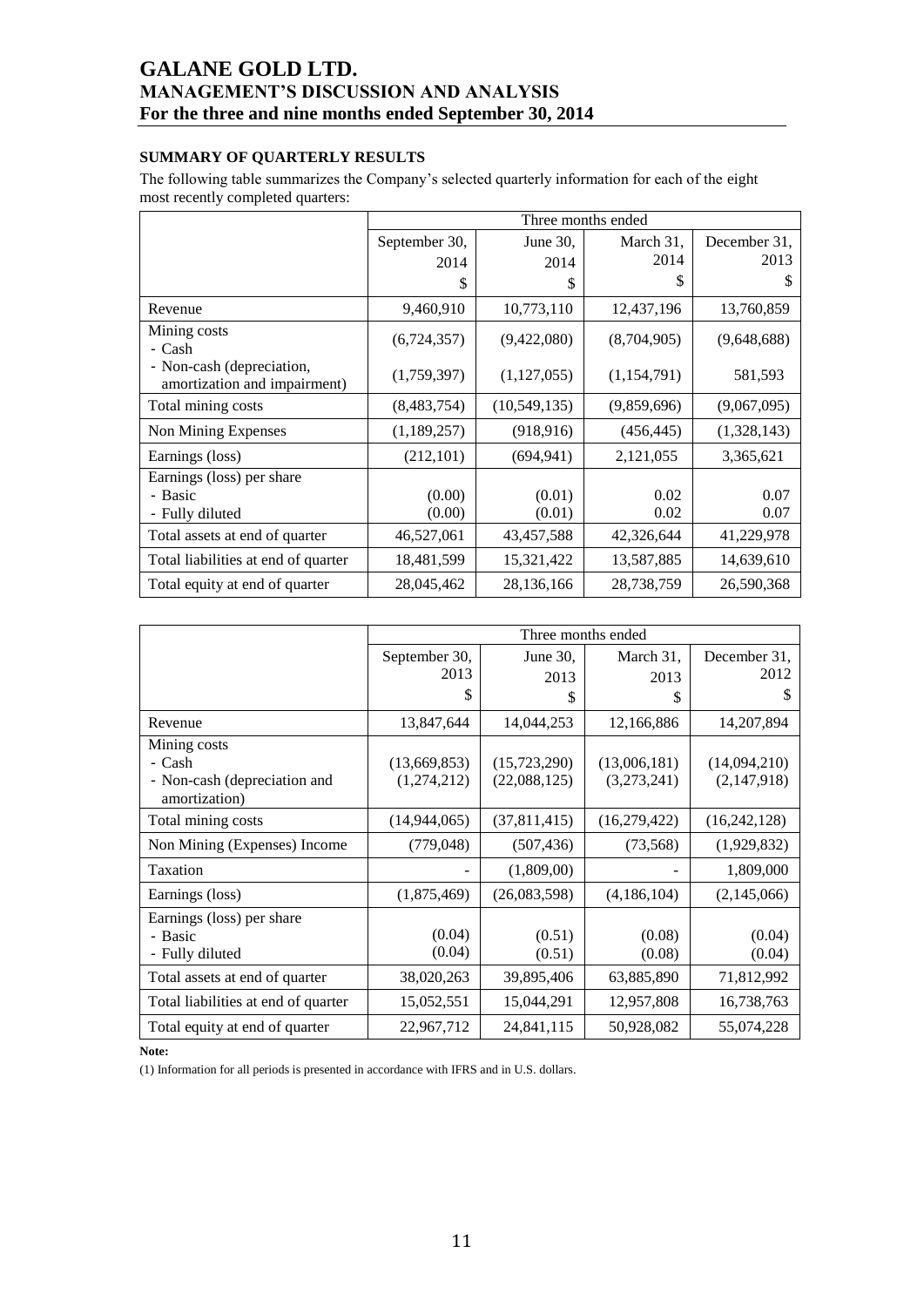## **EXPLORATION**

The Company is conducting a comprehensive exploration program over a large number of prospects contained within its mining leases and exploration tenements which cover the bulk of the Tati greenstone belt in Botswana. Exploration has covered the following areas during Q3 2014:

- Jim's Luck
	- The environmental impact assessment has been completed and the negotiation of a surface right agreement with the local land authority is in progress. Together these documents form an integral part of the mining licence application.
	- Follow up work continues on the gold mineralisation in both the Western Banded Magnetic Chert and Western Parallel horizons extending for some 20km southwards from Jim's Luck.
- Tekwane
	- A surface right agreement with the local land authority has successfully been negotiated. The mining licence application is expected to be completed and submitted in Q4 2014.
- Tailings
	- Final stages of obtaining permission from the Department of Mines and the Department of Enviroment to retreat the 500,000 tonne Monarch tailings dump are in progress. Initial discussions indicate that we will be required to complete an environmental management plan due to the location of the dump within the city limits of Francistown.
- Tenements
	- Renewal applications for both the Signal Hill and Molomolo mining licence areas have been submitted to the Department of Mines in accordance with the governing legislation. It is a requirement that these renewal applications be submitted a full year in advance of the expiry date of the licences.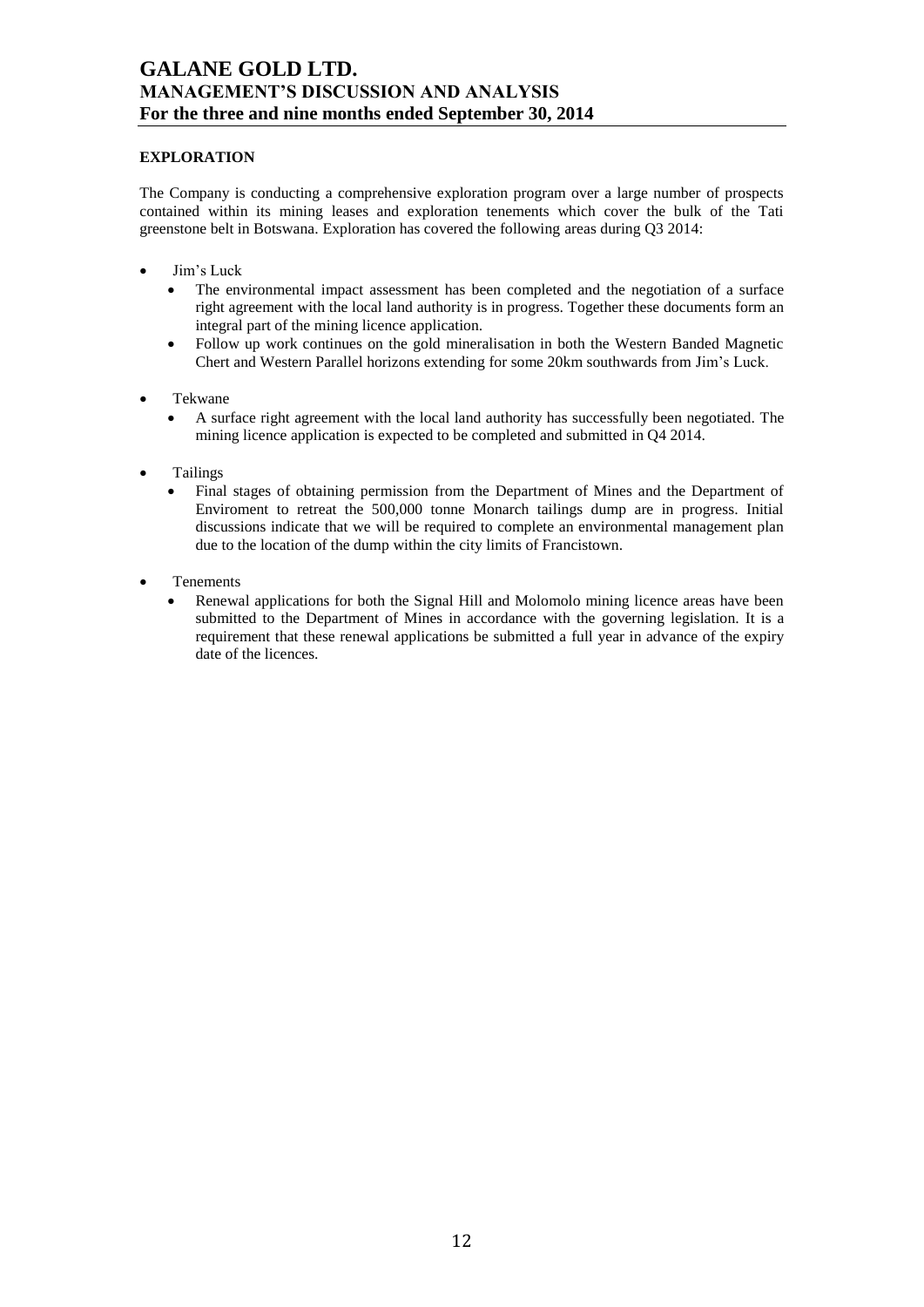## **LIQUIDITY AND CAPITAL RESOURCES**

The Company defines capital as consisting of shareholder's equity, being comprised of issued capital stock, contributed surplus and deficit and long term debt. The Company's objectives when managing capital are primarily to support the creation of shareholder value, but also to ensure that the Company is able to meet its financial obligations as they become due. The Company has not declared or paid any dividends on its Common Shares.

In order to fund the business activities intended in its current business plan, management expects that the Company's mining operations will continue to provide positive cash flow from its operations that is more than sufficient to support its corporate expenses, capital expenditure requirements and exploration activities. As described above under "Summary of Financial Position", at September 30, 2014, the Company had \$8.4 million in working capital and generated \$4.1 million in cash flow from operations for the nine month period ended September 30, 2014. A continuation of these results is expected to provide sufficient capital to the Company to fund annual operating expenses, capital commitments budgeted and the exploration program contemplated until the end of 2014.

The revenue of the Company is dependent upon the spot price of gold. At the current level of operating costs, the Company would continue to generate positive cash flow on an annual basis from operations even if there was a 20% reduction in the spot price of gold as at September 30, 2014.

The Company's officers and senior management take full responsibility for managing the Company's capital and do so through monthly meetings and regular review of financial information. The Company's Board of Directors is responsible for overseeing this process.

## **ENVIRONMENTAL DISCUSSION**

The mining activities of the Company can give rise to obligations for site restoration and rehabilitation. Restoration and rehabilitation work can include land rehabilitation and site restoration. The extent of work required and the associated costs are dependent on the requirements in the local jurisdiction and the interpretations of the requirements by relevant authorities.

Provision for the cost of the Company's restoration and rehabilitation program is recognized at the time that environmental disturbance occurs. When the extent of disturbance increases over the life of an operation, the provision is increased accordingly. Costs included in the provision encompass obligated and reasonably estimable restoration and rehabilitation activity expected to occur progressively over the life of the operation and at the time of closure in connection with disturbances at the reporting date. Routine operating costs that may impact the ultimate restoration and rehabilitation activities such as waste material handling conducted as an integral part of a mining or production process are not included in the provision. Costs arising from unforeseen circumstances, such as the contamination caused by unplanned discharges, are recognized as an expense and liability when the event gives rise to an obligation that is probable and capable of reliable estimation.

Restoration and rehabilitation provisions are measured at the expected value of future cash flows, discounted to their present value and determined according to the probability of alternative estimates of cash flows occurring for each operation. Discount rates used are the ones most appropriate for the location of the mine. Significant judgments and estimates are involved in forming expectations of future activities and the amount and timing of the associated cash flows. Those expectations are formed based on existing environmental and regulatory requirements. As at September 30, 2014, the amount reflected in the Company's restoration and rehabilitation provision is \$3.4 million (on an undiscounted basis, the total payments are estimated at \$3.8 million) which was calculated by an independent contractor.

The value of the provision is progressively increased over time as the effect of discounting unwinds, creating an expense recognized as part of finance costs. Potential changes in the laws and regulations could have an adverse risk on the actual restoration costs that the Company could incur in the future.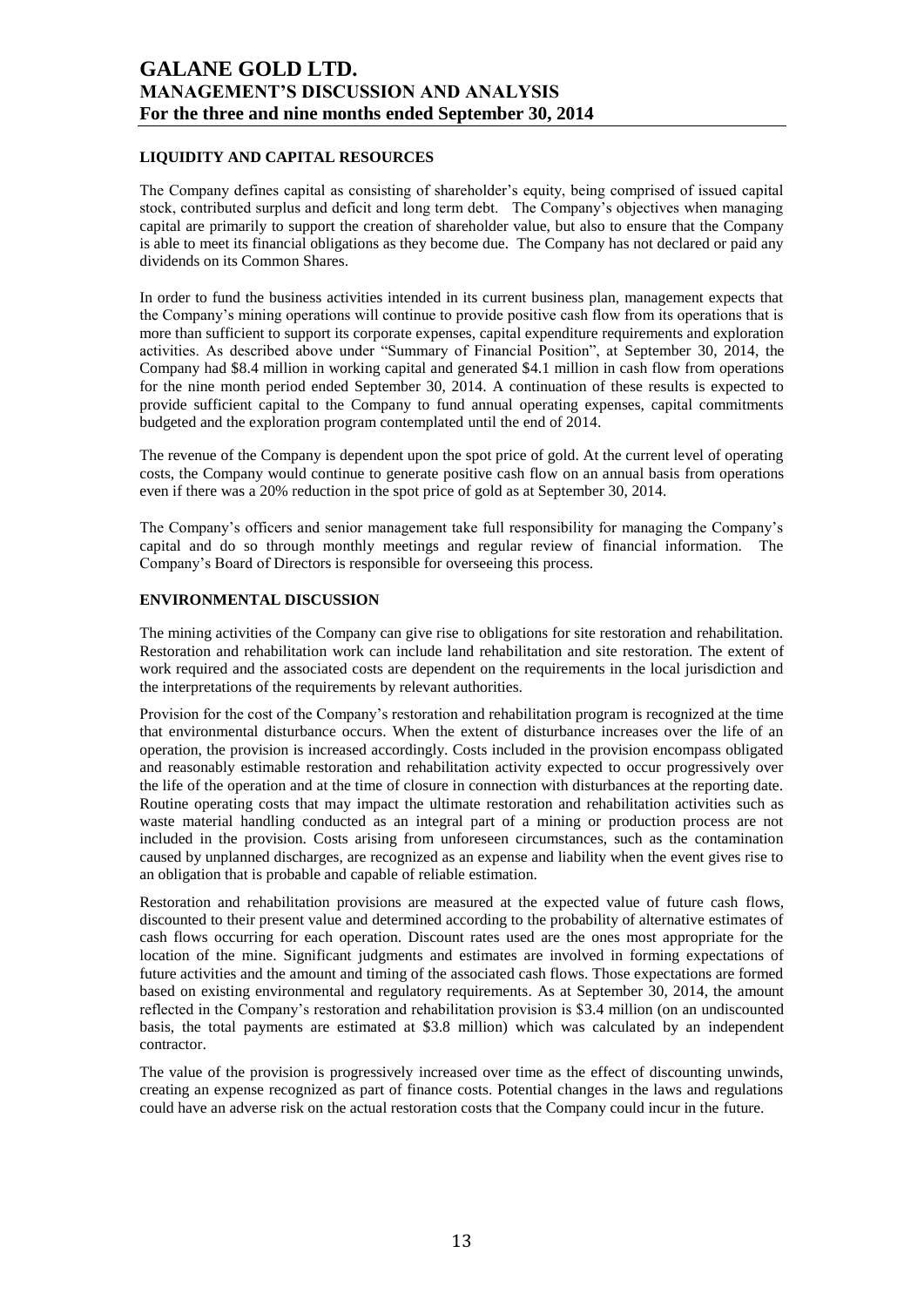### **FINANCIAL INSTRUMENTS**

The Company's financial instruments consist of cash, trade and other receivables, accounts payable and accrued liabilities, interest bearing loans and borrowing. The fair value of the Company's trade and other receivables, and accounts payable and accrued liabilities approximate their carrying value, which is the amount disclosed on the balance sheet dates due to their short-term maturities or ability of prompt liquidation. Cash, under the fair value hierarchy, is based on level-one quoted prices in active markets for identical assets or liabilities. The Company's other financial instruments, specifically interest bearing loans and borrowings are recorded at amortized cost using the effective interest rate method.

Strategic and operational risks are risks that arise if the Company fails to identify opportunities and/or threats arising from changes in the markets in which the Company operates. These strategic opportunities or threats arise from a range of factors that might include changing economic and political circumstances and regulatory developments and competitor actions. These risk factors are more fully addressed under the "Risks and Uncertainties" section of this MD&A.

Credit risk is the risk that one party to a financial instrument will cause a loss for the other party by failing to discharge an obligation. The Company is subject to normal industry credit risks. The Company currently has no trade receivables for the purchase of the gold it produces, and other receivable balance consists of amounts outstanding on tax credits from governmental authorities, each of which are expected to be paid in the near term at face value. The Company's exposure to credit risk is minimal.

Liquidity risk is the risk that an entity will encounter difficulty in meeting obligations associated with financial liabilities. The Company's approach to managing liquidity risk is to ensure that it will have sufficient liquidity to meet liabilities when due. As at September 30, 2014, the Company had a cash, gold inventory and receivables balance of \$17,803,595 (December 31, 2013 - \$17,414,539) to settle current liabilities of \$9,398,810 (December 31, 2013 - \$10,089,864). The Company has sufficient working capital to meet its short-term business requirements. See the "Liquidity and Capital Resources" section for further commentary on the Company's liquidity risks.

Interest risk is the risk that the fair value of future cash flows will fluctuate as a result of changes in market risk. The Company's sensitivity to interest rates is currently immaterial.

Currency risk is the risk that the fair value or future cash flows of a financial instrument will fluctuate because of changes in foreign exchange rates. The Company's operations are in Botswana and Canada and its functional currency is U.S. dollars. The international nature of the Company's operations results in foreign exchange risk as transactions are denominated in foreign currencies, including the Botswana Pula, the South African Rand and Canadian Dollars. The operating results and the financial position of the Company are reported in U.S. dollars. The fluctuations of the operating currencies in relation to the U.S. dollar will, consequently, have an impact upon the reported results of the Company and may also affect the value of the Company's assets and liabilities. The Company monitors the volatility of foreign exchange rates and will hedge its currency risk if it determines that the need arises.

Market risk is the risk that the fair values or future cash flows of the Company will fluctuate because of changes in market commodity rates. The Company's efforts are currently focused on the production of gold. As such, the Company's future cash flows and valuation of its future mineral assets will be exposed to market risk on the price fluctuations of gold as a commodity.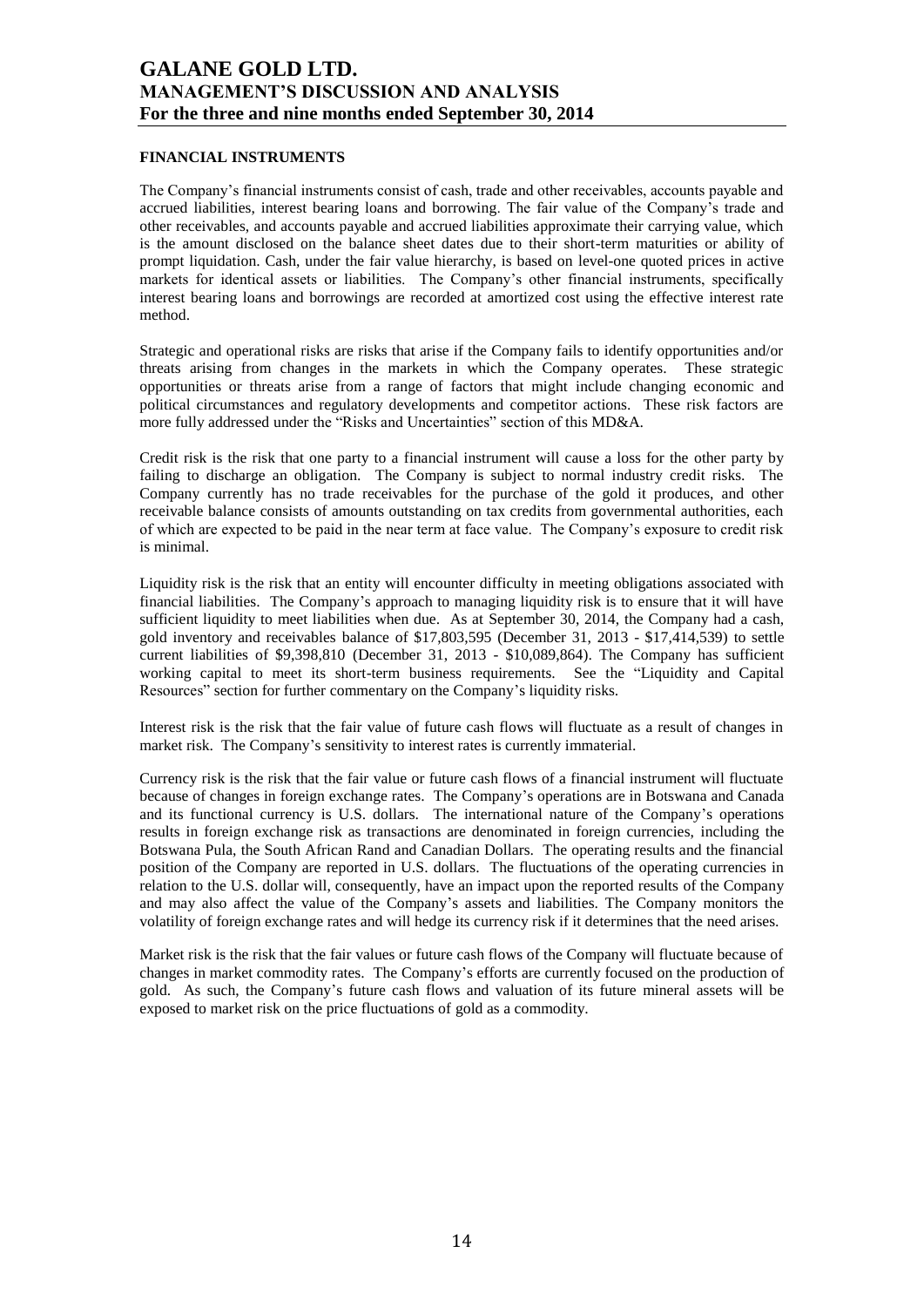## **ISSUED AND OUTSTANDING SHARE CAPITAL**

The Company's authorized capital consists of an unlimited number of Common Shares, of which 52,677,458 Common Shares are issued and outstanding as of the date of this MD&A. On a diluted basis, the Company has 57,012,458 Common Shares outstanding as of the date of this MD&A, assuming the exercise of 4,335,000 outstanding stock options pursuant to the Company's stock option plan.

The Company adopted the share purchase plan ("SPP"), which was approved by shareholders at the annual and special meeting of the Company on June 12, 2012. Under the terms of the SPP, each participating officer, director, or employee that has been employed with the Company or its subsidiaries for at least six months is entitled to receive the matching number of Common Shares acquired pursuant to the SPP at no cost to such officer, director or employee. Subject to certain conditions, such deferred matching shares will be issued to the participating officers, directors or employees over a three-year period following the date of the purchase of the qualifying shares. As of the date of this MD&A, the participating officers, directors and employees of the Company may be issued an aggregate of 422,492 deferred matching shares under the SPP.

On June 15, 2014, the Company issued an aggregate of 16,836 Common Shares as deferred matching shares pursuant to the SPP.

The deferred share unit plan (the "DSU Plan") was approved by the shareholders of the Company at the annual and special meeting held on June 3, 2014. Subject to adjustment in certain circumstances, the maximum aggregate number of Common Shares that may be reserved for issuance pursuant to the DSU Plan is 5,266,062 Common Shares. As of the date of this MD&A, subject to the terms of the DSU Plan, participating officers, directors, employees and consultants of the Company may be issued an aggregate of up to 4,077,381 Common Shares pursuant to deferred share units awarded under the DSU Plan.

## **TRANSACTIONS WITH RELATED PARTIES**

During the nine months ended September 30, 2014, the following related party transactions occurred:

- Charles Byron, a director of the Company:
	- o Mr Byron was issued 660,000 common shares that were payable pursuant to the NLE acquisition;
	- o The Company paid rent of \$7,505 for office premises to Great African Services (Pty) Ltd., a company owned by a consortium of individuals that includes Charles Byron (2013 - \$17,444);
- IAMGOLD, a shareholder with significant influence, by holding in excess of 20% of the common shares of the Company:
	- o During the nine months ended September 30, 2014 the Company paid to IAMGOLD \$2,533,333 in cash representing the final payment on its interest bearing note (2013 - \$1,266,667);
	- o The Company paid to IAMGOLD \$191,978 representing the final interest payable on its interest bearing note (2013 - \$89,127).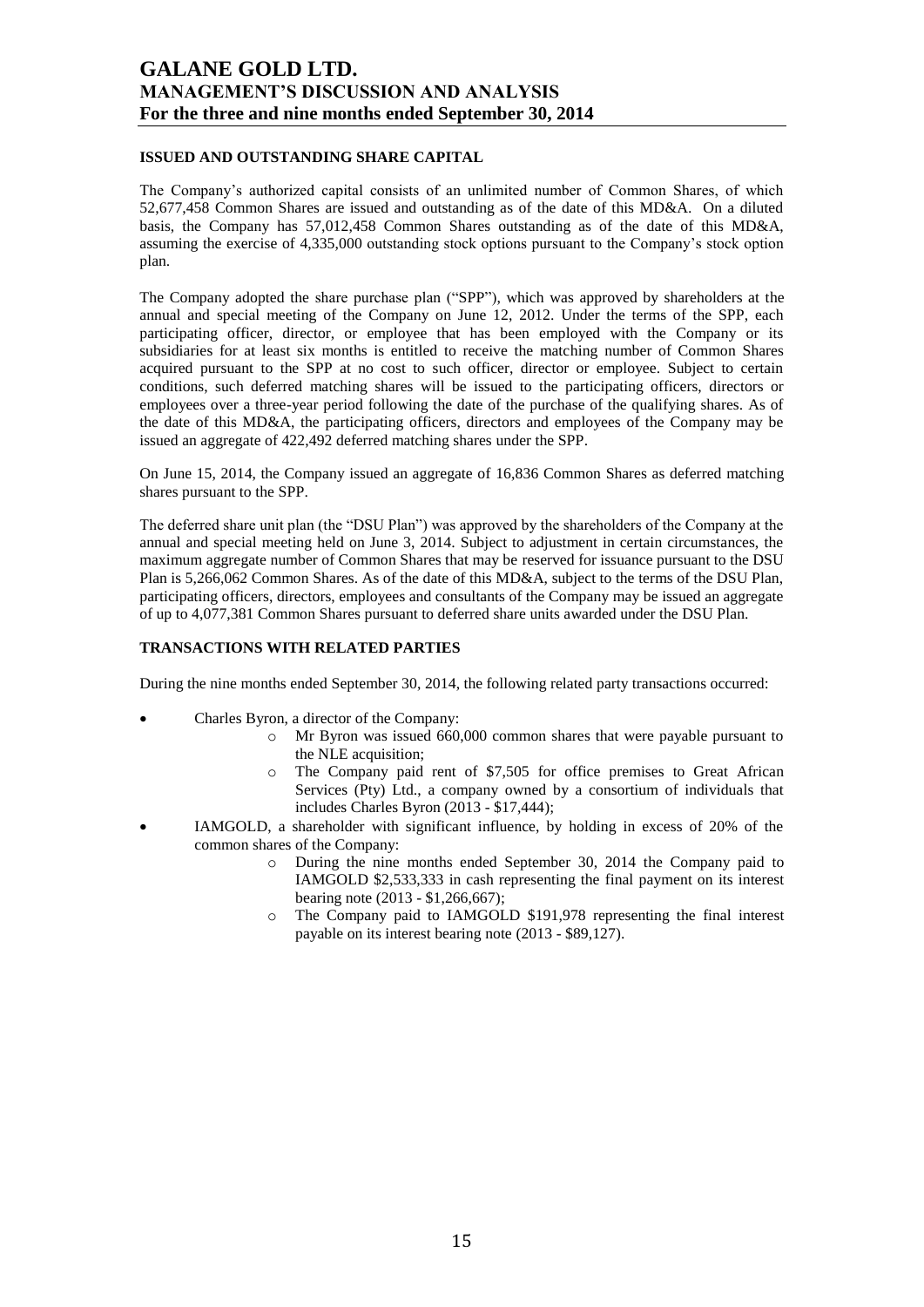## **FUTURE ACCOUNTING POLICIES**

### **IFRS 9 - Financial Instruments**

The IASB has issued IFRS 9, Financial Instruments, which is a four-part project proposing to replace IAS 39, Financial Instruments: Recognition and Measurement. The IASB agreed that the mandatory effective date should no longer be annual periods beginning on or after January 1, 2015, but rather be left open pending the finalization of the impairment and classification and measurement requirements. The Company will evaluate the impact of the change to its financial statements based on the characteristics on its financial instruments at the time of adoption.

## **IFRS 15 – Revenue from Contracts with Customers**

In May 2014, the IASB issued IFRS 15, Revenue from Contracts with Customers (IFRS 15). The standard replaces IAS 11 "Construction Contracts", IAS 18 "Revenue", IFRIC 13 "Customer Loyalty Programmes", IFRIC 15 "Agreements for the Construction of Real Estate", IFRIC 18 "Transfer of Assets From Customers" and SIC 31 "Revenue – Barter Transactions Involving Advertising Services". IFRS 15 is effective for periods beginning on or after January 1, 2017, permits early adoption, and is to be applied retrospectively. IFRS 15 clarifies the principles for recognizing revenue from contracts with customers. The Company is in the process of evaluating the requirements of the new standard.

### **IAS 16 – Property, plant and equipment and IAS 38 – Intangible assets**

In May 2014, the IASB issued amendments to IAS 16 Property, plant and equipment and IAS 38 Intangible assets. The amendments are effective for annual periods beginning on or after January 1, 2016 and are to be applied prospectively. The amendments clarify the factors in assessing the technical or commercial obsolescence and the resulting depreciation period of an asset and state that a depreciation method based on revenue is not appropriate. The Company is in the process of evaluating the requirements of the new standard.

## **IFRS 11 – Joint Arrangements**

In May 2014, the IASB issued amendments to IFRS 11 Joint Arrangements (IFRS 11). The amendments in IFRS 11 are effective for annual periods beginning on or after January 1, 2016 and are to be applied prospectively. The amendments clarify the accounting for acquisition of interests in joint operations and require the acquirer to apply the principles on business combinations accounting in IFRS 3 Business combinations. The Company is in the process of evaluating the requirements of the new standard.

## **NEW AND AMENDED ACCOUNTING POLICIES**

## **IFRIC 21 – Levies**

IFRIC 21 provides guidance on the accounting for levies in accordance with the requirements of IAS 37 – Provisions, Contingent Liabilities and Contingent Assets. The Company adopted IFRIC 21 in its financial statements for the period beginning January 1, 2014 and it did not have a material impact on the financial statements.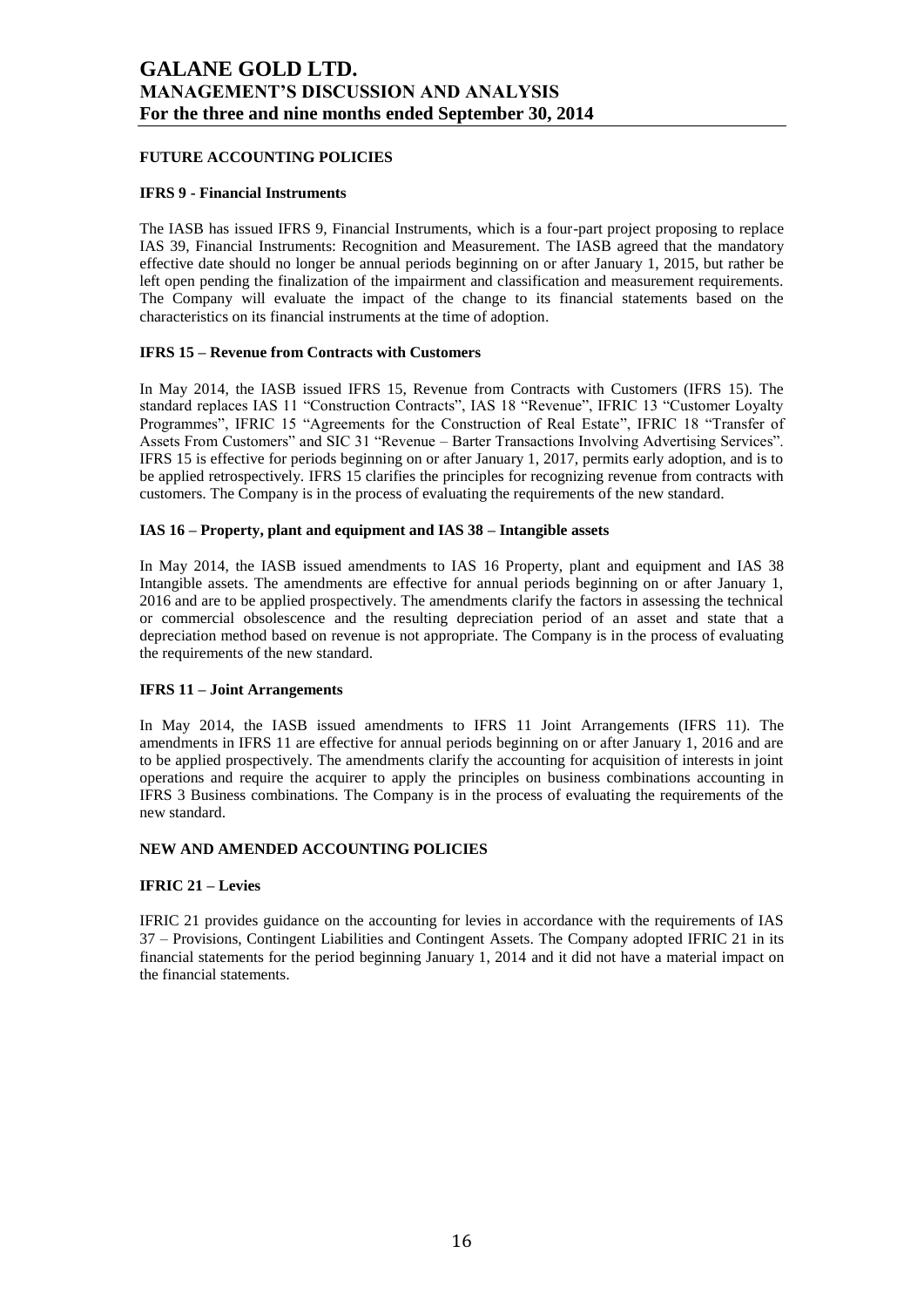## **COMMITMENTS**

As at the date of this MD&A, the Company had the following commitments:

### **(a) Royalty expenses**

Production from the Company's Mupane operation is subject to third party royalties (included in mining costs) of 5% of revenues based on market prices at the date of shipment. For the nine month period ended September 30, 2014, the Company paid \$1,632,805 in royalties (2013 - \$2,026,575).

## **(b) Operating contractual obligations**

The Company has operating lease obligations which relate to obligations in 2014 for land operating lease agreements as follows:

| • Incurred during the nine month period ended September 30, |             |
|-------------------------------------------------------------|-------------|
| 2014                                                        | \$339.119   |
| • To be incurred in the remainder of $2014$                 | \$113,647   |
| • To be incurred $2014-2017$                                | \$1,351,105 |

### **(c) Claims**

The Company is subject to the possibility of revised tax assessments for some years. The Company does not believe that, should unfavourable decisions arise from any review of its tax filings, that any amount it might be required to pay will be material. No amounts have been provided for in the Financial Statements.

## **OFF-BALANCE SHEET ARRANGEMENTS**

The Company currently has no off-balance sheet arrangements.

## **RISKS AND UNCERTAINTIES**

The Company is subject to various business, financial and operational risks that could materially adversely affect the Company's future business, operations and financial condition and could cause such future business, operations and financial condition to differ materially from the forward-looking statements and information contained in this MD&A. For a more comprehensive discussion of the risks faced by the Company, please refer to the Company's annual MD&A for the year ended December 31, 2013, available at www.sedar.com.

## **APPROVAL**

The Board of Directors of the Company has approved the disclosure contained in this MD&A.

# **ADDITIONAL INFORMATION**

Additional information relating to the Company, including the Company's annual information form for the year ended December 31, 2013, can be found on SEDAR at www.sedar.com.